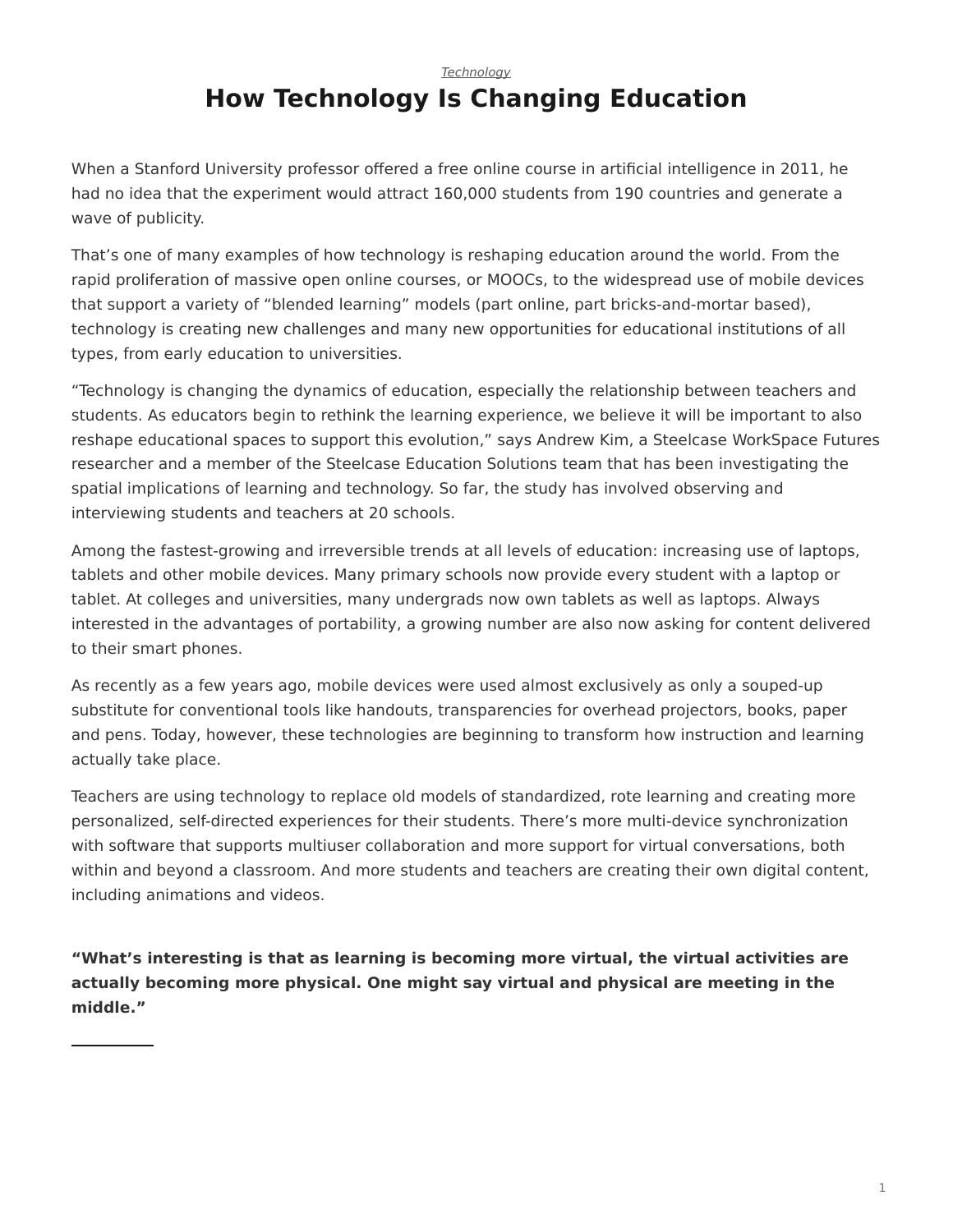#### **ANDREW KIM** | Steelcase WorkSpace Futures

Much of the information that only teachers possessed in the past is now available to students online, challenging the old model of teachers presenting content and students absorbing it. As a result, educators are now leveraging technology to create a different role for themselves in their classrooms. Instead of using class time to spoon-feed information, technology is helping them use their time with students to advance problem-solving, communication and collaboration—exactly the type of higherorder skills that leading education specialists say should be the goals of education for today's world.

"More and more, classrooms are becoming places where knowledge is created versus consumed by students," says Kim. "As students start to have more control over what they use to help them learn, you need to have spaces that support more creative or generative activities. This means more mobility inside and outside of classrooms, as well as new kinds of learning spaces that support varying individual activities and rates of learning. Providing a palette of place, posture and presence—i.e., virtual as well as face-to-face interactions—is as important in educational spaces as it is in workplaces, for many of the same reasons. In fact, schools are beginning to leapfrog corporations in the use of mobile devices and many are facing the related challenges head on."

As the tsunami of technology trends washes over education, some things have managed to stay the same. For example, students and teachers haven't abandoned analog materials—and aren't expected to anytime soon. They continue to use whiteboards, paper and notebooks to capture and visualize thought processes, and will continue to need spaces designed to support the parallel use of analog and digital tools.

### **BLENDING WORLDS**

### **"The best places for education will bring people, technology and space together in innovative ways."**

Within all levels of education, learning is now occurring both remotely and onsite through blended learning programs that combine online and face-to-face interaction. Just one of many examples is the flipped classroom model in which students access content online outside the classroom as their homework and then apply this new knowledge in the classroom by engaging in active learning practices, such as discussion or group work.

Blended learning can cut costs, which makes it popular in today's challenging economy. There are also early signals from several studies that suggest giving students more control over how they access information can be more effective than all face-to-face or all virtual learning.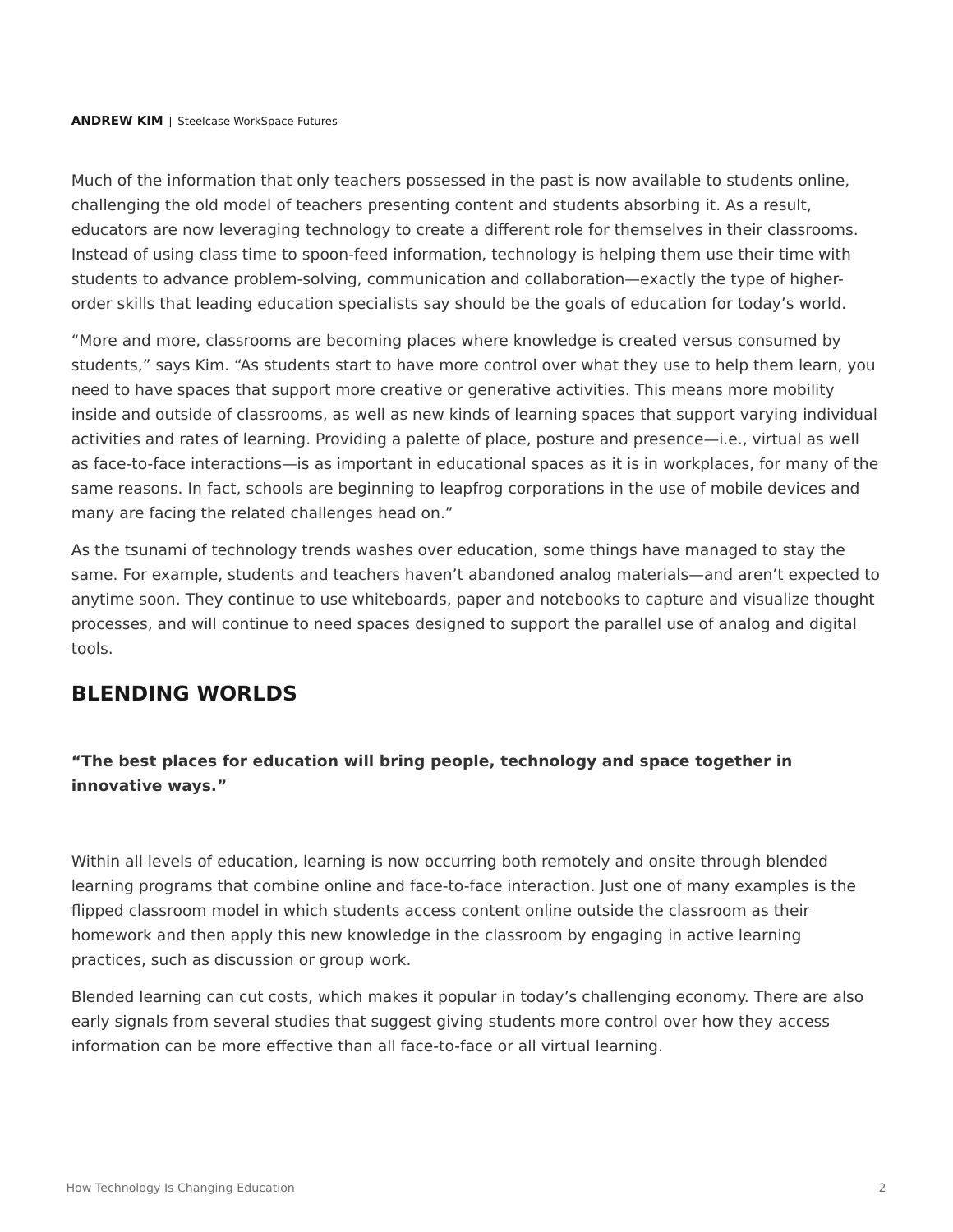"What's interesting is that as learning is becoming more virtual, the virtual activities are actually becoming more physical. You might say the virtual and the physical are meeting in the middle," says Kim. "In many instances, you have different subjects happening all in one room, and multiple teachers acting as tutors and motivators to give directed support. It's shoulder-to-shoulder, even closer than face-to-face."

### **ONLINE LEARNING IS HERE TO STAY**

Technology inclusion in lesson delivery is becoming the norm

#### **160K**

students enrolled in a massively open online course (MOOC) offered by Stanford in 2011. Source: Inside Higher Ed, 2012

#### **20K**

education and learning applications have been built for the iPad and 1.5 million iPads are currently in use in educational institutions and schools.

### **79%**

secondary school teachers in France believe that in the past two years they have been using more technology in the classroom than ever before.

#### **65%**

of students in the U.S. have taken online classes.

Because blended learning changes the role of the educator to become more of a facilitator and coach, there's a growing use of para-educators who work alongside teachers to manage online learning and help with classroom activities. There are also spatial implications. Classrooms designed for a teacher at the front of the room may now need to concurrently support self-directed work at computers as well as collaborative projects. In the United States, for example, even some kindergarten classes now have a separate zone for individual online work within the classroom. Other schools are dramatically reducing the amount of space allotted for classrooms, instead creating large open areas for self-directed learning.

Colleges and universities, while embracing various forms of online learning, are also looking for ways to build student-teacher engagement and monitor performance. With MOOCs, in particular, approaches are still experimental. Despite online discussion forums, many students still seek face time with their professors and each other. The MOOC platforms are meeting this need by making it easier for students to meet through online social networking portals, grouped by geographical proximity.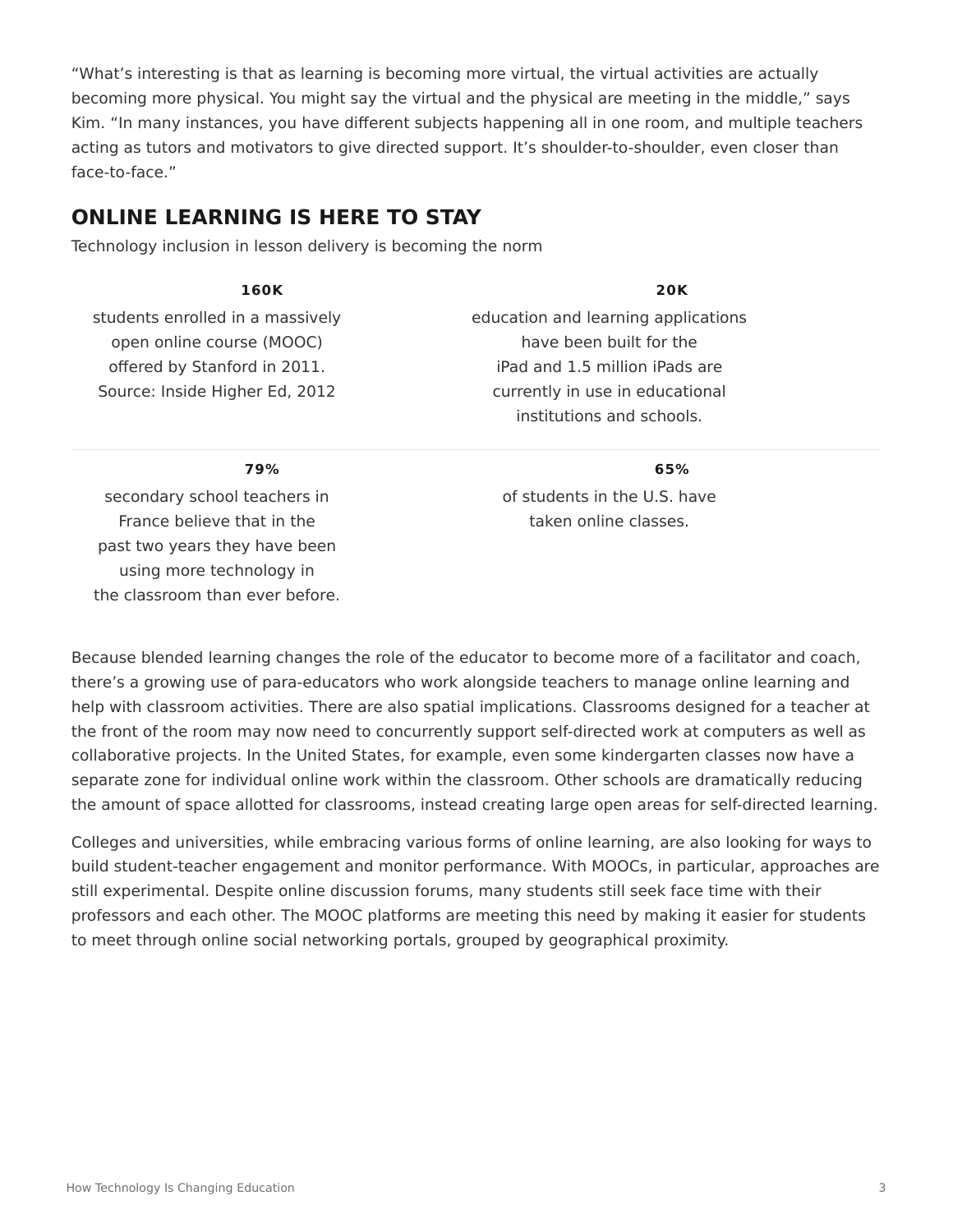Teachers have always been very aware that schools engender social learning as well as cognitive learning, and so the search for adding physicality to cyber schooling continues. For example, one MOOC professor announces "office hours" at a coffee shop in his destination city whenever he travels for students who want to meet in person. Some community colleges are now creating blended courses using MOOC content, with the MOOC providing the online experience and the community college picking up the offline experience of professors interacting in person with students.

Even as learning becomes more virtual, the importance of teachers and bricks-and-mortar places are expected to remain valuable components in the educational equation, says Kim. "As we continue our research, it's clear that the best places for education will bring people, technology and space together in innovative ways. If you think of classrooms as places where knowledge gets created instead of consumed, they have similarities to innovation studios where flexibility is built in and it's easy to switch between individual work and collaboration. More than ever, we're seeing the need for classrooms to become highly flexible spaces that support the new behaviors of learning that are the direct result of new technologies."

As rapid development occurs in previously underdeveloped nations and new technologies impact the way that knowledge is transferred and embodied, education is becoming even more valuable and valued throughout the world, and the quest continues to refine both its processes and the places where it occurs.

# **ONLINE LEARNING IS HERE TO STAY**

Technology inclusion in lesson delivery is becoming the norm.

## **Featured Products**